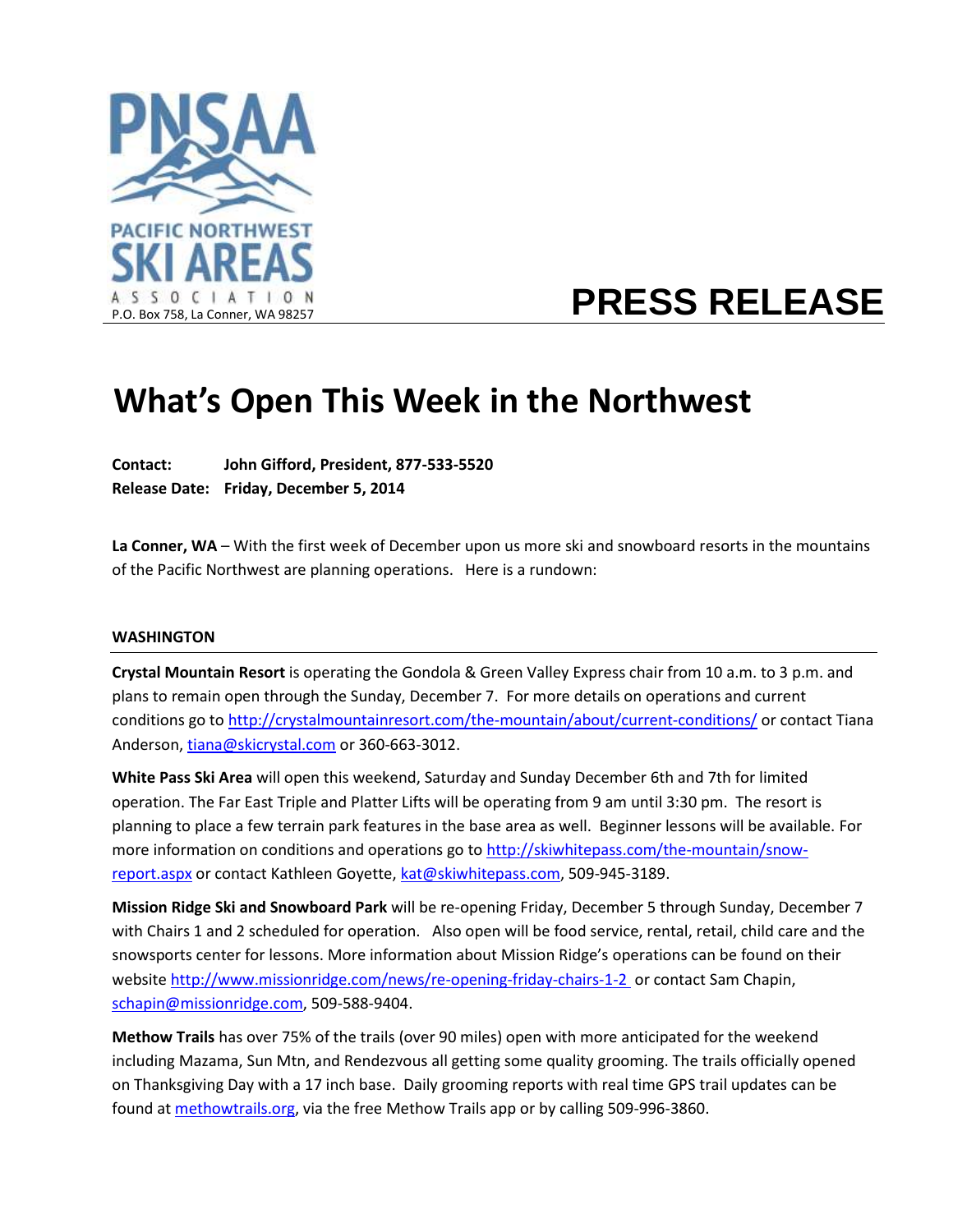## **OREGON**

**Mt Bachelor** is open for daily operations with three lifts and potential another lift by the weekend. For up to date information about Mt Bachelor's operations go to their website <http://www.mtbachelor.com/site/plan/info/winterconditions> or contact Spencer Weimar, [sweimar@mtbachelor.com,](mailto:sweimar@mtbachelor.com) 541-693-0953.

**Timberline Lodge** is currently scheduled to operate seven days a week, conditions permitting. For more information about operations please go to their website<http://www.timberlinelodge.com/conditions/> or contact Jon Tullis, [jtullis@timberlinelodge.com,](mailto:jtullis@timberlinelodge.com) 503-272-3134.

**Mt Hood Skibowl** Snow Tube & Adventure Park open Friday through Sunday 10 AM to 4 PM and Cosmic Tubing Friday through Saturday 5 PM to 11 PM. To get more information about Mt Hood Skibowl operations go to<http://www.skibowl.com/winter/> or contact Hans Wipper[, hans@go.skibowl.com,](mailto:hans@go.skibowl.com) 503-819-0712.

## **IDAHO**

**Schweitzer Mountain Resort** on Friday, December 5 will open for the season with 7 days/week operations. Lifts will be Musical Chairs double (and the Magic Carpet) as well as the Basin Express Quad. More information about Schweitzer's operations and conditions can be found on their website <http://www.schweitzer.com/mountain/snow-report/> or contact Sean Mirus, [smirus@schweitzer.com,](mailto:smirus@schweitzer.com) 208-263-9555.

**Lookout Pass Ski Area** is open with the majority of the front side of the mountain providing top to bottom skiing off of Chair #1. Chair 4 is also open. For more information go to their website <https://skilookout.com/> or contact Phil Edholm, [phil@skilookout.com,](mailto:phil@skilookout.com) 208-744-1234.

**Silver Mountain Resort** will be opening Saturday and Sunday, December 6th and 7th, for skiing, boarding, tubing and scenic rides. The first gondola will load at 8:15am and lifts will run from 9am-4pm. Lifts planned to operate include chairs 1, 2 and the carpet. For current conditions and operations check the website [http://www.silvermt.com/site\\_Snow-Report/SnowReport.aspx](http://www.silvermt.com/site_Snow-Report/SnowReport.aspx) or contact Neal Scholey, [Neals@silvermt.com,](mailto:Neals@silvermt.com) 208-783-1531.

#### **ALASKA**

**Alyeska Resort** will open Friday, December 5th from 10:30am - 3pm. Glacier Bowl Express will be the only lift open for skiing & riding. The Tram will operate for uploading & downloading only. To get current conditions and operations check the websit[e http://www.alyeskaresort.com/snow-report.aspx](http://www.alyeskaresort.com/snow-report.aspx) or contact Jessica Pezak[, jpezak@alyeskaresort.com,](mailto:jpezak@alyeskaresort.com) 907-754-2215.

**Eaglecrest** will open for the season on Saturday, December 6! The Porcupine Chair will operate from 9am to 3pm. A small terrain park feature will be set up as well. For more information about operations check the website [www.SkiJuneau.com](http://www.skijuneau.com/) or contact Jeffra Clough[, Jeffra.Clough@skijuneau.com,](mailto:Jeffra.Clough@skijuneau.com) 907- 790-2000 x219.